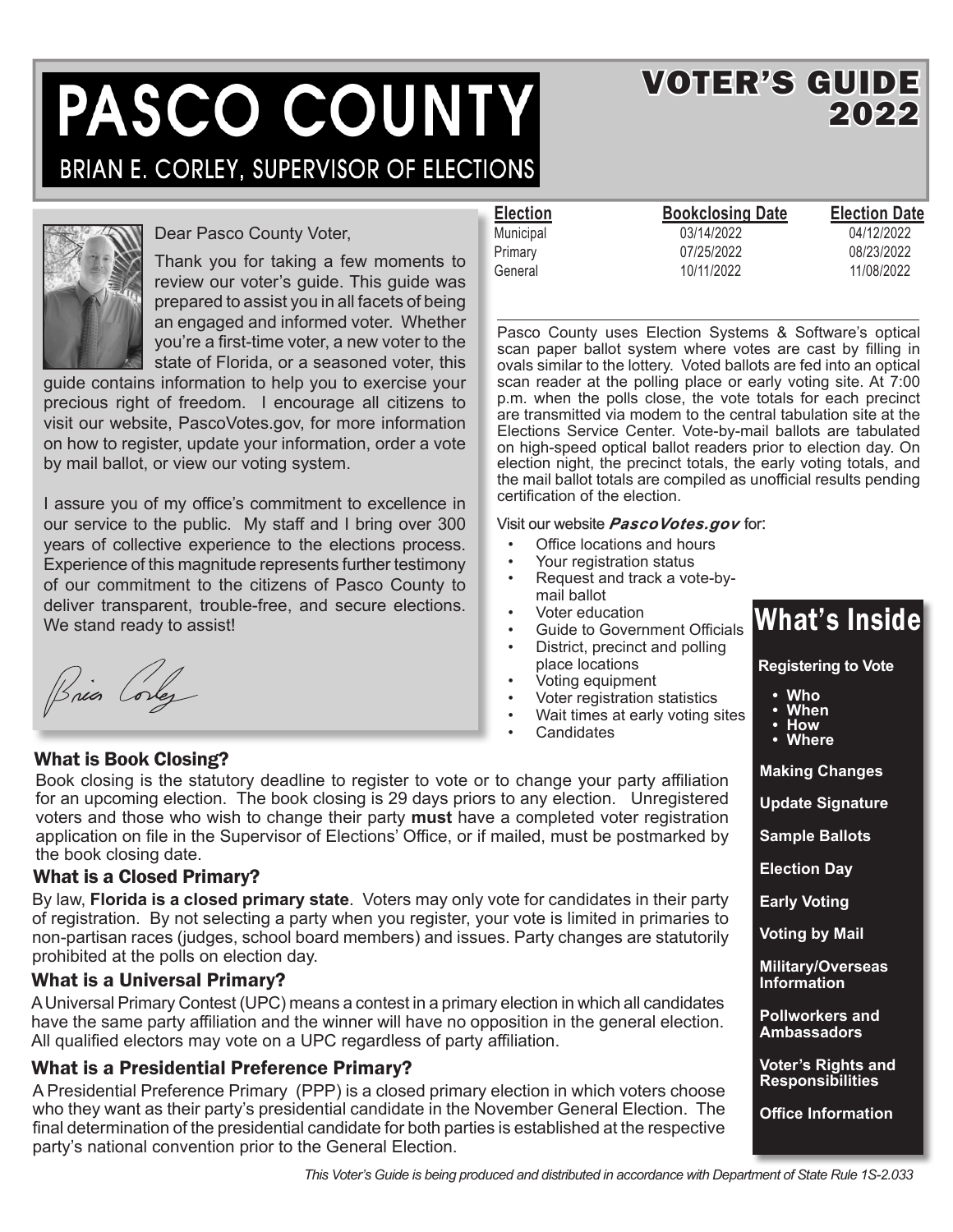### REGISTERING TO VOTE:

#### **WHO**

- US Citizens
- Those 18 years of age or older
- 16 and 17 year-olds may pre-register, but will be ineligible to vote until their 18th birthday

• Legal residents of the State of Florida **Note: Persons adjudicated mentally incapacitated may register to vote upon restoration of their rights. Convicted felons may register in accordance with FL Constitution Amendment IV, or upon restoration of their rights through executive clemency.** 

#### WHEN

- If a first-time Florida voter, you must be registered by book closing day, 29 days prior to each election
- The books will remain closed until after each election
- The date your application is postmarked or received in the elections' office will be your registration date

#### **HOW**

- You must complete a voter registration application (either paper or on-line)
- Applications may be hand delivered or mailed to the elections' office or submitted on-line
- First-time Florida voters who register by mail, have not been issued a FL driver license or FL ID card, and do not have a social security number, are required to provide a copy of their current and valid photo identification. Exemptions do apply. See *PascoVotes.gov* for a list of exemptions and acceptable forms of ID.

#### WHERE

- On-line at PascoVotes.gov
- Pick up an application at the following locations: Supervisor of Elections' Offices Driver License Offices County Libraries Post Offices Public School Offices
- Call our office or visit PascoVotes.gov for additional registration sites

### **☆☆☆ VOTER INFORMATION CARD ☆☆**

Per Florida law, Voter Information Cards are sent to all voters upon validation of their initial voter registration application, or to currently registered voters when making a name, address or party affiliation change. New information cards will be sent to all voters when there is a change to the polling location within their precinct.

Voter Information Cards are not necessary to vote. They serve as confirmation of your voter registration and provide information on your districts, precinct and polling location. If you lose your information card you may request a new one on an application or by signed written request.

#### MAKING CHANGES $\alpha\alpha\alpha$

Maintaining your voter registration is your insurance of a trouble-free voting experience. Your signature is required for all name, party or written address change requests. It is your authorization for us to make the change.

**Has your address changed?** It is a felony to vote in a precinct in which you do not reside. Submit a completed voter registration application, and you will receive a new Voter Information Card with your new precinct and polling place location. Address changes can also be made by telephone, in writing, or e-mail, by including your name, date of birth, new address, and Driver License number/ FL ID number, or last 4 digits of your Social security number. If you moved from another Florida county, submitting an updated address to Pasco County before election day will save you time at the polls.

**Has your name changed?** Submit a completed voter registration application and check Record Update above Line 1 on the application.

**Do you wish to change your party affiliation?** Submit a completed voter registration application by the 29-day book closing date prior to any election and check Record Update above Line 1 on the application.

**Has your signature changed?** When you sign a petition or return a vote-by-mail ballot, your signature is verified against the signature on file. If the signatures do not match, your petition may not be accepted, or your vote-by-mail ballot will require a signature cure affidavit in order for your vote to count. To update your signature, submit a completed voter registration application and check Record Update above Line 1 on the application.

**Mail completed applications or written correspondence to**: Honorable Brian E. Corley, Supervisor of Elections, PO Box 300, Dade City, FL 33526.

### **☆☆☆ MILITARY/OVERSEAS VOTERS ☆☆☆**

Overseas voters and military personnel and their families may apply for voter registration or request a vote by mail ballot with a Federal Post Card Application (FPCA). An FPCA may be obtained from the Unit Voting Officer or is available on-line. If the FPCA is not available, contact the Supervisor of Elections' Office by e-mail, phone, or written request. Overseas persons and military personnel have the option of receiving their ballot via mail or electronically and, once issued, will be provided a free access system to track the status of their ballot and

confirm its receipt by the Supervisor of Elections' Office.

*Federal Voting Assistance Program* All portions of a Presidential Preference Primary and General Election ballot voted by persons outside the U.S. are counted if postmarked no later than the election day and received by the elections' office within 10 days of the election. Additional election information is available through:

*Department of Defense https://www.fvap.gov E-mail: vote@fvap.gov Toll Free: 800-438-8683 DSN: 425-1584*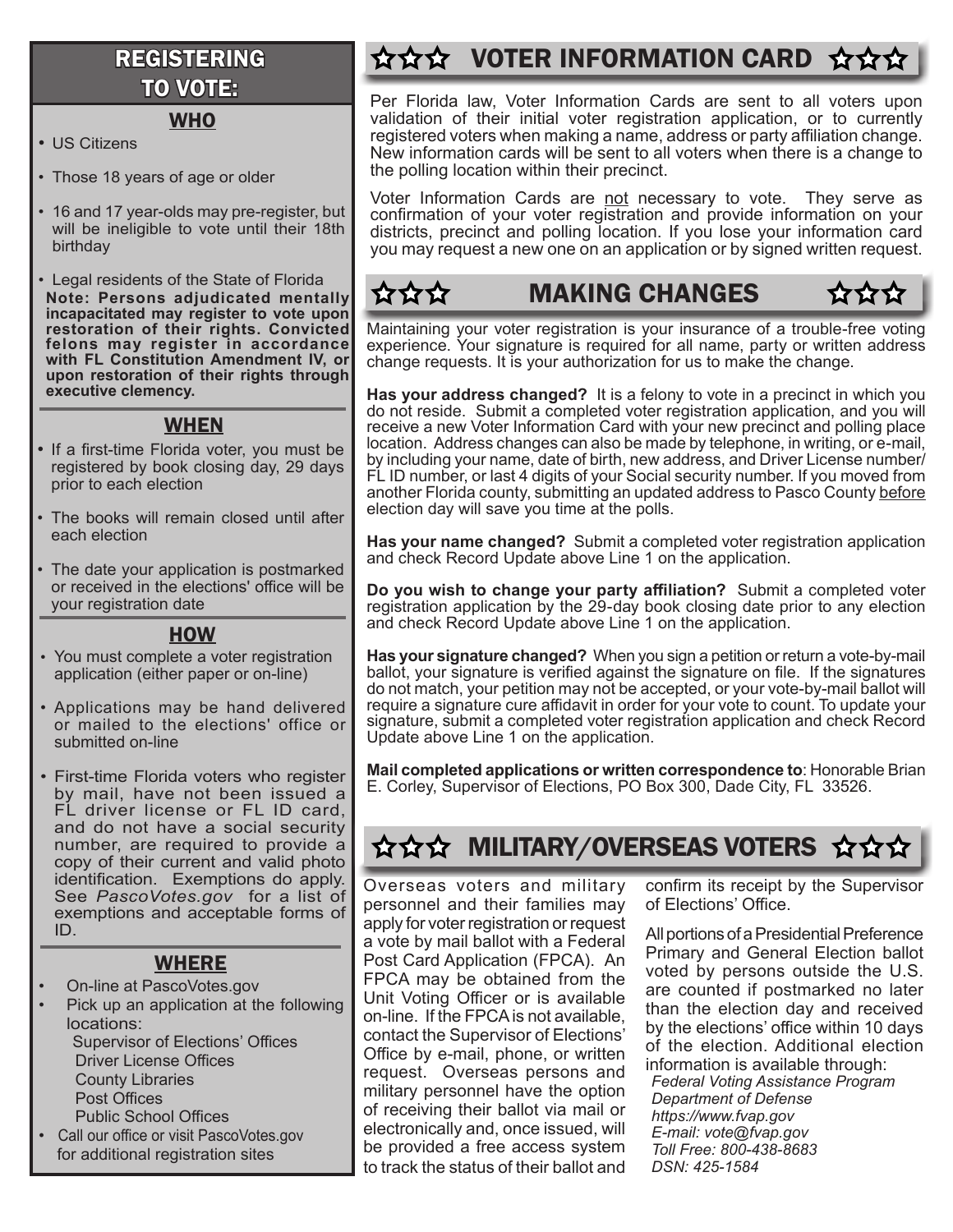## $\mathbf{\hat{x}}\mathbf{\hat{x}}\mathbf{\hat{x}}$

The polls are open from 7:00 a.m. to 7:00 p.m. The name and address of your polling place is on your Voter Information Card. If you are not sure where you vote, please contact our office or visit Pasc*oVotes.gov*.

By law, voters are required to present photo and signature identification (ID) at the polls. It can be one form of identification, or two separate as long as the photo requirement is one from the following list.

 $\bigotimes_{i=1}^{n} \bigotimes_{i=1}^{n} \bigotimes_{i=1}^{n}$ 

#### Acceptable Forms of Photo Identification Are:

- Florida Driver License
- Florida Identification Card
- Florida Concealed Weapon or Firearm License
- Government Employee ID Card
- Neighborhood Assoc. ID
- Retirement Center ID
- Public Assistance ID
- Dept. Veterans Affairs Health ID

#### • US Passport

- Military ID • Student ID
- Debit or Credit Card

*If you use a form from this list which satisfies only the photo requirement, any additional document which contains your signature is acceptable.*

### VOTING BY MAIL

#### REQUESTING A VOTE BY MAIL BALLOT

- A voter may request a ballot for all elections through one election cycle, or a specific election. The request can be made in person, by mail, by telephone, or by e-mail on our website at *PascoVotes.gov*.
- The request must be received by the Supervisor of Elections' Office no later than 5 p.m. on the tenth day before the election.
- Pre-requested ballots are mailed approximately 40 days prior to each election and daily thereafter.
- By law, vote-by-mail ballots are not forwardable. In order to receive your ballot, the correct address **MUST BE** on file at the Supervisor of Elections' Office.
- Only the voter, a designated family member or legal guardian can request a ballot for the voter.
- A voter requesting a ballot must disclose their name, address, date of birth, and last four digits of SSN or the FL driver license number/Florida ID card.
- The designee of a voter requesting a ballot on the voter's behalf must disclose: voter's name, address, date of birth, last four digits of SSN or the FL driver license number/ Florida ID card, designee's name, address, relationship to the voter, last four digits of SSN or the FL driver license number/Florida ID card, and their signature (written requests only). Designee must show photo and signature ID in person.
- Voters can track receipt and delivery of their vote-by-mail ballot at *PascoVotes.gov* with the option of receiving text and e-mail updates.

#### VOTING A BALLOT

- The voter must personally vote the ballot unless assistance is required due to a disability or they are unable to read or write.
- The voter must sign the envelope or apply any mark that represents their legal signature. Signature or mark must match the one on file at the Supervisor of Elections' Office.

• Power of Attorney **IS NOT** authority for signing a voteby-mail ballot.

#### RETURNING A VOTE BY MAIL BALLOT

- Do not return a vote-by-mail ballot to a county you no longer reside in! If you have moved, request a new ballot from your new county of residence.
- Ballots may be returned to the Supervisor of Elections' Office either in person or by mail. A designee may deliver the ballot in the event that the voter is unable to do so.
- Ballots may be returned at an early voting site during the designated early voting period.
- By law, all ballots **MUST** be received in the Supervisor of Elections' Office no later than 7:00 p.m. on election day. *A VOTED BALLOT WILL NOT BE ACCEPTED AT THE POLLING PLACE ON ELECTION DAY.*
- First-time Florida voters who register by mail and do not provide identification at the time of registration, must return identification with the voted ballot or by 7:00 p.m. election day to the Supervisor of Elections' Office.

#### CARRY-OUT BALLOT

- Ballots for registered voters are available at the Supervisor of Elections' office approximately four weeks prior to the election.
- Ballots picked up by a designee on behalf of a registered voter are available nine days prior to an election, with written authorization from the voter naming the designee specifically. Designee must present photo and signature ID and will be asked to complete an affidavit.
- By law, carry-out ballots are not available election day except when an emergency would prevent the elector or the elector's immediate family from voting in their designed polling location.
- Carry-out ballots **must** be returned to the Supervisor of Elections' office by 7:00 p.m. on election day.

### ELECTION DAY  $\alpha \land \alpha \land \alpha$  EARLY VOTING  $\land \land$

Early voting is an option for qualified voters who may vote in person for any federal, state, or county election. Early voting is available at two of the Supervisor of Elections' Offices as well as additional sites countywide. Dates, times and locations of early voting sites are posted on our website, Pasc*oVotes.gov*, during an election cycle. Voters are required to present photo and signature ID or two separate acceptable forms of identification to include a photo and signature.

*When early voting or voting on election day, you must present proper photo and signature ID. Otherwise, you will be issued a provisional ballot, the validity of which will be determined by the Pasco County Canvassing Board.*